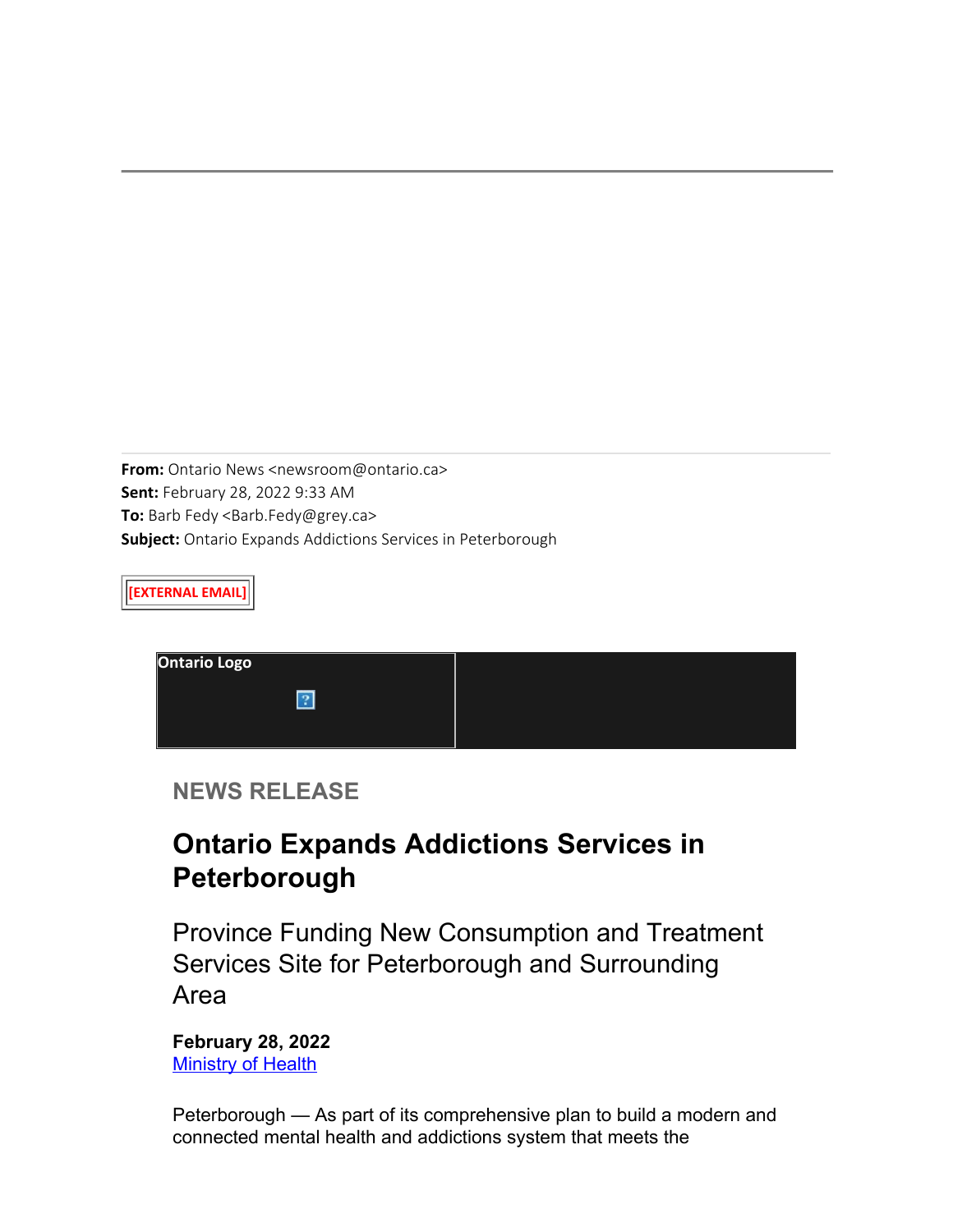unique needs of individuals, families, and caregivers, the Ontario government is approving a new Consumption and Treatment Services site in Peterborough. The site will provide residents in Peterborough and the surrounding area with access to addiction services closer to home.

"Building a connected mental health system, from prevention to recovery, is a critical component of building a stronger and healthier Ontario," said Christine Elliott, Deputy Premier and Minister of Health. "Ontario remains committed to working with communities to establish a network of programs and services in areas with the greatest need to save lives and connect Ontarians with life-saving treatment and rehabilitation services."

The new Peterborough Consumption and Treatment Services site will be located at 220 Simcoe Street and will be operated by Fourcast, a community-based addictions treatment provider in Peterborough.

Since 2019, Ontario has now approved 17 Consumption and Treatment Services sites in communities across the province. This model of service saves lives by preventing overdose deaths and connecting individuals who need it to addictions treatment, mental health services, primary care, and social services.

"We know that the COVID-19 pandemic has created new and more complex obstacles for Ontarians experiencing mental health or addiction challenges," said Michael Tibollo, Associate Minister of Mental Health and Addictions. "With this new site, our government is helping to ensure that Ontarians in Peterborough and the surrounding region have access to the high-quality mental health and addictions care they expect and deserve."

### **Quick Facts**

- Under [Roadmap to Wellness](https://u21118854.ct.sendgrid.net/ls/click?upn=lD4dx-2BnG5q0hGva6EtJJPXutpHdD30hzQII7KMNv14ZcWCyKHUy6QpgSHPlXFHUGYuGALNgLJSRYuv-2B6lXcmiIJoZFt6Is2mCKUjEaBmfR6odieTU0I5dZRqVQpyjANa-2F4O2JFG-2FbG69b-2FaN-2FKMLHQJ65-2BzdgvDUxNV7P8O-2FM071mW0-2BPHuuJjk-2BM2cNKe8WhWCOC7lpDn0x4FEBHw4PaQOihtjCiut6rCesrZ5R8oFtCTyHT9A4ZprXZgnVKmHcA-2BhJbqAdc1Iml3WkxQDwph-2Ft-2BMdK7JfPZEwyIH3vIucUeVpQ6Q25kKHbMXNRxNYgO3t2dbcQTBor6D9Zrnrl0Q-3D-3Drlmq_vfpktU3vuLfOi-2BhkLkj1VlheVIJqCQvXlfCH8rLKPBmIMx2X3kL2TCfXCsfthq4ICkh8qR2jFEw30ULzJxrcSuaRfIuwY0wHgF09a8news17BLgA5-2B7hwIU52g2B-2FUze7YWaX4Nq5xyus2sLPxXtPtsuN14juGRpMUwBPQJwWXS6aWcw0ZOUNfLRuLVEMcaCIM3cMK1wa1PJNS2elJvMyA-3D-3D), Ontario has announced an increase of \$525 million in annualized funding for mental health and addictions services and supports since 2019-20. This includes \$175 million for more mental health and addictions services in 2021-2022 through the [2021 Budget](https://u21118854.ct.sendgrid.net/ls/click?upn=lD4dx-2BnG5q0hGva6EtJJPYaZZKp3Bjn7iE1pq33xXGASUmVCow8aw4G3QelBHJPfcwFXRmTCqiKa8ZuoC9coQ4hak4QxR5Ya7F8-2F9OgL3lFgVHUmFWcfP5E66SKvwyRU-2Fy9z3OKiUfOR1wdQdQjerDDLlgR1y0W26ESowOYSKca10s4Kp8Gz5Mt5wGyntFyOx78z0Fm-2FlKJV4HiFV2dzvGrKLN1w0MTR6Wk6rzTwnGO0DgZP15VZi9RK6vXTvwwHEWD6lkLbGWxFAs8QoLY3OQ-3D-3DHn82_vfpktU3vuLfOi-2BhkLkj1VlheVIJqCQvXlfCH8rLKPBmIMx2X3kL2TCfXCsfthq4Ina-2FVSST0zNIVwbmr8jhAX-2FN-2F64Z485LL-2FabC1DwOlwldEjr0gyaFF9yBkrQhvsNlQ0AAie0dm8tWNE32A5AQ-2FPJoo-2BV4iDE2ZZw1S3cXln6nm7sLdmDK9QmwkOBNoVuki9o-2BDyaNVrntVkZg8fIAjA-3D-3D), \$176 million invested in October 2020 and new funding of \$174 million invested in 2019-20.
- $\bullet$  In October 2021, Ontario announced the development of a [new](https://u21118854.ct.sendgrid.net/ls/click?upn=lD4dx-2BnG5q0hGva6EtJJPWbkSvJ4GHY8IVkNaerKK0uo5uT1GzbJL7O6nITDlgpb3Bov8wZwy0lBhJfjUHW2GPqy5UBKPKAt-2BrjCswZ3bwW9KLr8v-2F5PM3mBYPMb-2F3if0bwm2Rtp1MyKVqlJRj6uf66U6U3ihO1BDAkCPMwH7l8RdV3ThRlEssYNCKEGYPRRDCwID1l-2FLbgbcD6o5NweZGs7PT-2FWN7bppL0Q5l4q0mo8EoY53W0al2-2B51oTrAUPOAPM-2FRMIP8C2URtX-2FCjGUOGYpkVyEYM89MdkcBOOrpP-2F5niNHMBIX5v00oORjdjMG8MYoSoqXI695ov7XmKVYBo-2F9QfTpuVm4cfQRQvKZg5N8gGNUPDfhwjnvS1EhMT19JKjl_vfpktU3vuLfOi-2BhkLkj1VlheVIJqCQvXlfCH8rLKPBmIMx2X3kL2TCfXCsfthq4It-2FBzM-2FbxtkOaL2WxNmo0J4xqBZg9Ke1-2B-2FvgB3YestsoFo7WYcmTyucYlg8NDpuSwHzD8rugAWvz-2FqT5w-2BvMAU6lQhtxfHgARivB37g8nB6HSkcSaV0giL3NIctyWyybT7KbAMKNQAUtbkOl4eDvGgg-3D-3D) [mobile mental health and addictions clinic](https://u21118854.ct.sendgrid.net/ls/click?upn=lD4dx-2BnG5q0hGva6EtJJPWbkSvJ4GHY8IVkNaerKK0uo5uT1GzbJL7O6nITDlgpb3Bov8wZwy0lBhJfjUHW2GPqy5UBKPKAt-2BrjCswZ3bwW9KLr8v-2F5PM3mBYPMb-2F3if0bwm2Rtp1MyKVqlJRj6uf66U6U3ihO1BDAkCPMwH7l8RdV3ThRlEssYNCKEGYPRRDCwID1l-2FLbgbcD6o5NweZGs7PT-2FWN7bppL0Q5l4q0mo8EoY53W0al2-2B51oTrAUPOAPM-2FRMIP8C2URtX-2FCjGUOGYpkVyEYM89MdkcBOOrpP-2F5niNHMBIX5v00oORjdjMG8MYoSoqXI695ov7XmKVYBo-2F9QfTpuVm4cfQRQvKZg5N8gGNUPDfhwjnvS1EhMT19JKjl_vfpktU3vuLfOi-2BhkLkj1VlheVIJqCQvXlfCH8rLKPBmIMx2X3kL2TCfXCsfthq4It-2FBzM-2FbxtkOaL2WxNmo0J4xqBZg9Ke1-2B-2FvgB3YestsoFo7WYcmTyucYlg8NDpuSwHzD8rugAWvz-2FqT5w-2BvMAU6lQhtxfHgARivB37g8nB6HSkcSaV0giL3NIctyWyybT7KbAMKNQAUtbkOl4eDvGgg-3D-3D) to improve access to mental health and addictions care for unserved and underserved areas in Peterborough and the surrounding region.
- In 2020-21, in response to the COVID-19 outbreak, the province invested up to \$194 million in one-time emergency funding to support the continuity of service delivery during the pandemic.
- [Breaking Free Online](https://u21118854.ct.sendgrid.net/ls/click?upn=lD4dx-2BnG5q0hGva6EtJJPd19wpF4Reon-2BaU5rWkr337ls4M8cUl-2BsiUHvhDygzF-2FzT3mcJtgY38bs3uNASd0p6taXnKS7g6C-2FQtNCqQNsNG-2BizcFn8khK-2BgdHWgTndtSSQhLeoiU9m0mcpDWqEZdqB-2B-2BxWaU4Ox6NwCUG3OLEsSlmBn0kmOzTNXYvDHGqV1QvhQ7VGHcwW-2BXmLlaik2PTCbKcRGnEns6YDqxSF9gGtOIJyYeaivlxS8aLbNK469TXTRX_vfpktU3vuLfOi-2BhkLkj1VlheVIJqCQvXlfCH8rLKPBmIMx2X3kL2TCfXCsfthq4IDMVE-2F6I-2B-2FrJoJFkRbPeK632qaGW65cSmqaeVm36rpRW9oUqr5iUV8fCO6TQNqdsRm74mZk31gfBX5IvI-2FNuWKCoIA9bVKbphIFQO-2ByjETXMB2QuXMWHg6oIPWFdKpm-2F02FiGfNsQtr4peOmBdzwnKQ-3D-3D) is a free online therapy tool designed to help